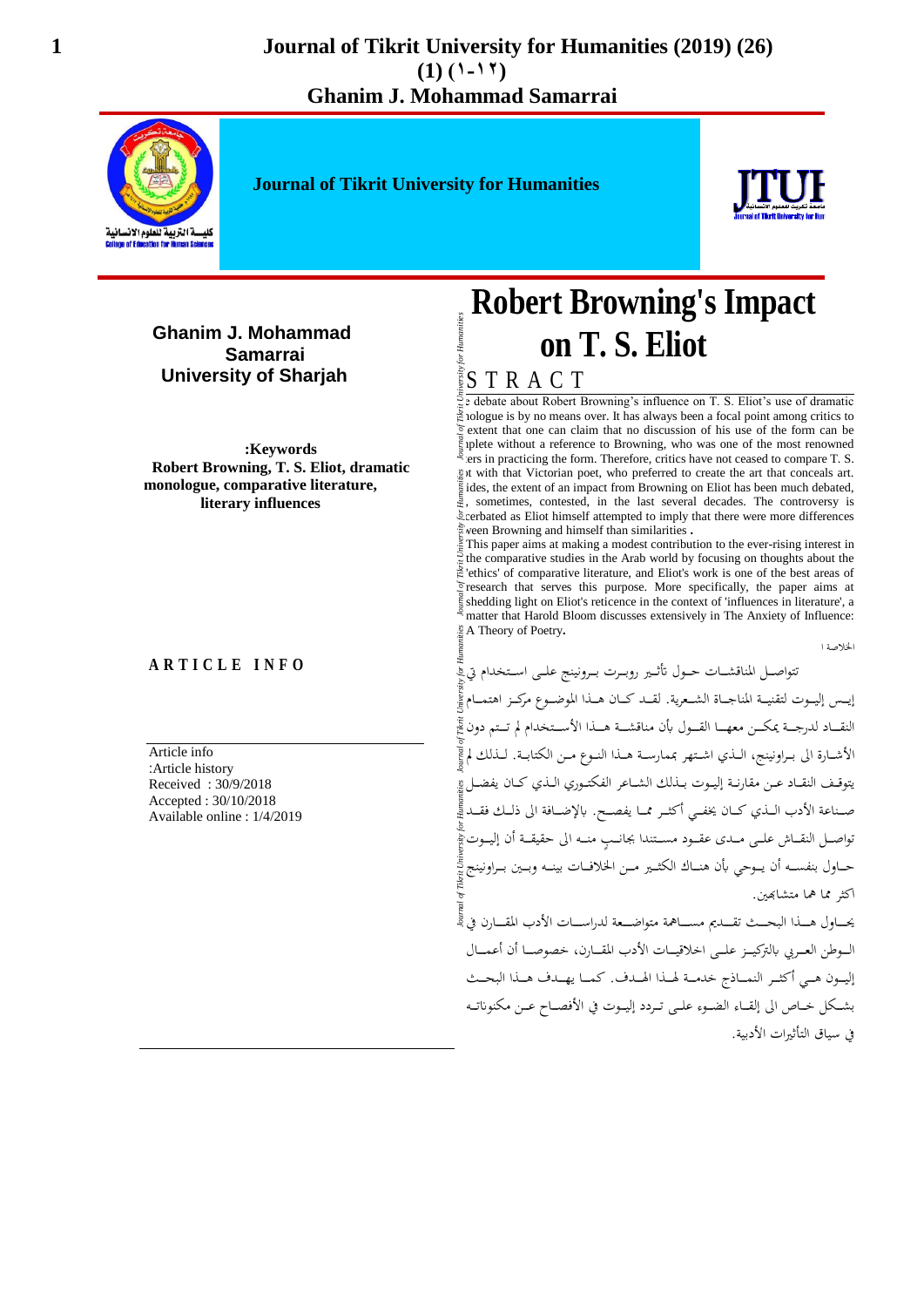## **2 Journal of Tikrit University for Humanities (2019) (26)**   $(1)$   $(1 - 17)$ **Ghanim J. Mohammad Samarrai**

#### **I. Introduction:**

T. S. Eliot's role in the literary scene of the twentieth century deserves fresher consideration than before, especially in our part of the world, the Arab Homeland, where he was a celebrated master of poetry for decades. The man, who has had immeasurable impact on English literature and on many other national literatures throughout the world, has shaped "so much of our contemporary mental world" (Rabaté, 1994: 211). He still enjoys, especially within circles of admirers, the position of "one of the two or three most creative and influential figures in twentieth-century literature" (Sullivan, 1973: iv).

However, readers often observe that Eliot was full of literary echoes: some of the known themes and techniques, which flow in the streams of his poetry, were borrowed and/or assimilated and then incorporated and integrated in his work, as is the case – possibly to a certain extent – with many other great writers, including William Shakespeare. As such, some of those who have believed in this theory of assimilation and incorporation and then integration, may – sometimes – look good-willed when their viewpoints are screened under tougher tools of microscopic examination. We currently have an increasing number of critics who think that though Eliot's reputation still stands high, there are signs of doubt and disaffection creeping in. The looming relegation draws upon some critics' hard stance which went, perhaps, too far in suggesting that "even when the aged eagle spread his wings in *Ash Wednesday* in 1930," he remained for them "a bird of prey only, … who snatched what he required from other men's acres and produced nothing readable of his own" (Ibid: iii).

Having all these points in mind, I still find it interesting to go to what Eliot, who is famous, not only for his allusions and for his quotations, but for his stealings from other poets (Longenbach, 1994: 176), had once revealed:

> The possibility of each literature renewing itself, proceeding to new creative activity, making new discoveries in the use of words, depends on ... its ability to receive and assimilate influences (1973: 114).

Because of this, perhaps, Eliot succeeded – at least in the opinion of fewer admirers than ever – in creating unique and coherent works of art of all these borrowings and impulses. The moral of this is that "one should have a less moralistic view of influence: it need not be a fault or a sign of weakness to be influenced by others" (Hermerén, 1975: 130-131).

However, I have to consider that Eliot reveals and conceals. He admits sources and disavows others. In addition, even when he admits, he sometimes casts shadows, especially with regard to a number of controversial matters, at the forefront of which – at least for the purposes of this research – stands out the issue of his use of the Dramatic Monologue.

The debate about this issue is by no means over. It has always been a focal point among critics to the extent that one can claim that no discussion of his use of the form can be complete without a reference to Robert Browning, who was one of the most renowned writers in practicing the form. Therefore, critics have not ceased to compare T. S. Eliot with that Victorian poet, who preferred to create the art that conceals art (Bell and Grebanier, 1194: 182).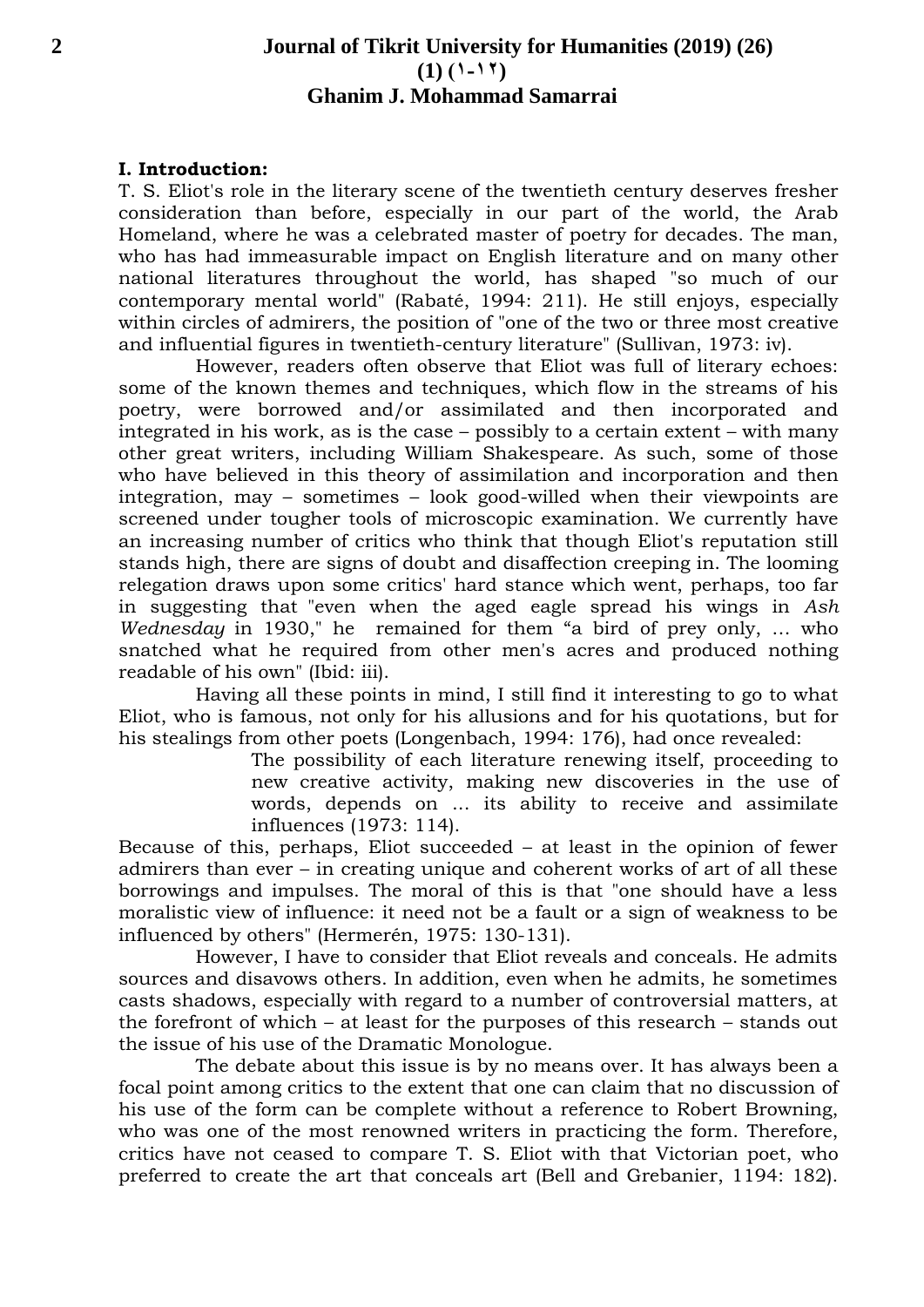#### **3 Journal of Tikrit University for Humanities (2019) (26)**

 $(1) (1 - 17)$ 

#### **Ghanim J. Mohammad Samarrai**

Besides, the extent of an impact from Browning on Eliot has been much debated, and, sometimes, contested, in the last several decades. The controversy is exacerbated as Eliot himself attempted to imply that there were more differences between Browning and himself than similarities.

This controversy still invites researchers to attempt to answer what Sheila Sullivan referred to as the challenge set by Eliot's work, which has shaped "so much of our contemporary mental world" (Rabaté: 211). Hence is this paper. In it, I may make a modest contribution to the ever-rising interest in the comparative studies in the Arab world by focusing on thoughts about the 'ethics' of comparative literature, and Eliot's work is one of the best areas of research as "there is too much life in his work for the accepted ideas to contain it" (Moody, 1994: xiii). More specifically, the paper aims at shedding light on Eliot's reticence in the context of 'influences in literature', a matter that Harold Bloom discusses extensively in *The Anxiety of Influence: A Theory of Poetry* (Bloom, 1997).

The mission is, however, not easy. "His poetry," one critic says, "presents difficulties of numerous allusions, use of foreign language[s], use of metaphysical conceit, and an absence of obvious narrative structure" (Reuben, 2007). However, another difficulty arising from the fact that Eliot himself did not help very much, for he never cared for explanations. He was in fact excessively obsessed with the idea of keeping the broadest possible "gulf that should separate personally felt emotion and the emotions evoked by poetry, formulating such doctrines as the 'impersonal theory of poetry' and the 'objective correlative'" (Miller, 1977:35). He made it clear, more than once, that he wanted no biography to be written, urged his friends to remain silent, and inserted a clause to this effect into his will. To that end, those responsible for his estate (primarily his widow, acting as executor of his will) successfully prevented a biography by making access to the materials necessary for writing a biography difficult if not impossible (Ibid : 166). Surprisingly, this was also true, to some extent, of Robert Browning himself, the "tremendous and incomparable" writer (Karlin, 1989: 12), who preferred to avoid confessional writings and the technique he invented, after writing dialogues for actors for years, enabled him through imaginary speakers to avoid explicit autobiography.

This 'forbidden territory', to borrow James Miller's words, has blurred some readers for a long time. Nonetheless, I share some critics' speculation "on connections between the life and the poetry" of Eliot (Miller: 166) and, therefore, the paper will draw upon implications from Eliot's poetry about his inward experience, a thing which he himself terms as a transfusion of the personality, i.e. the life of the author into the character (Eliot, 1997: 118). The paper will also make use of Eliot's habit of theorizing, his habit of posting out thoughts, concepts, and information which he felt were relevant to the understanding of his poetry. He once remarked that "a large part of any poet's 'inspiration' must come from his reading and from his knowledge of history." (Eliot, 1986: 148)

Therefore, I believe researchers can do well by taking a closer look at his readings, his concepts, and his poetry; they can observe, analyze, infer, and judge.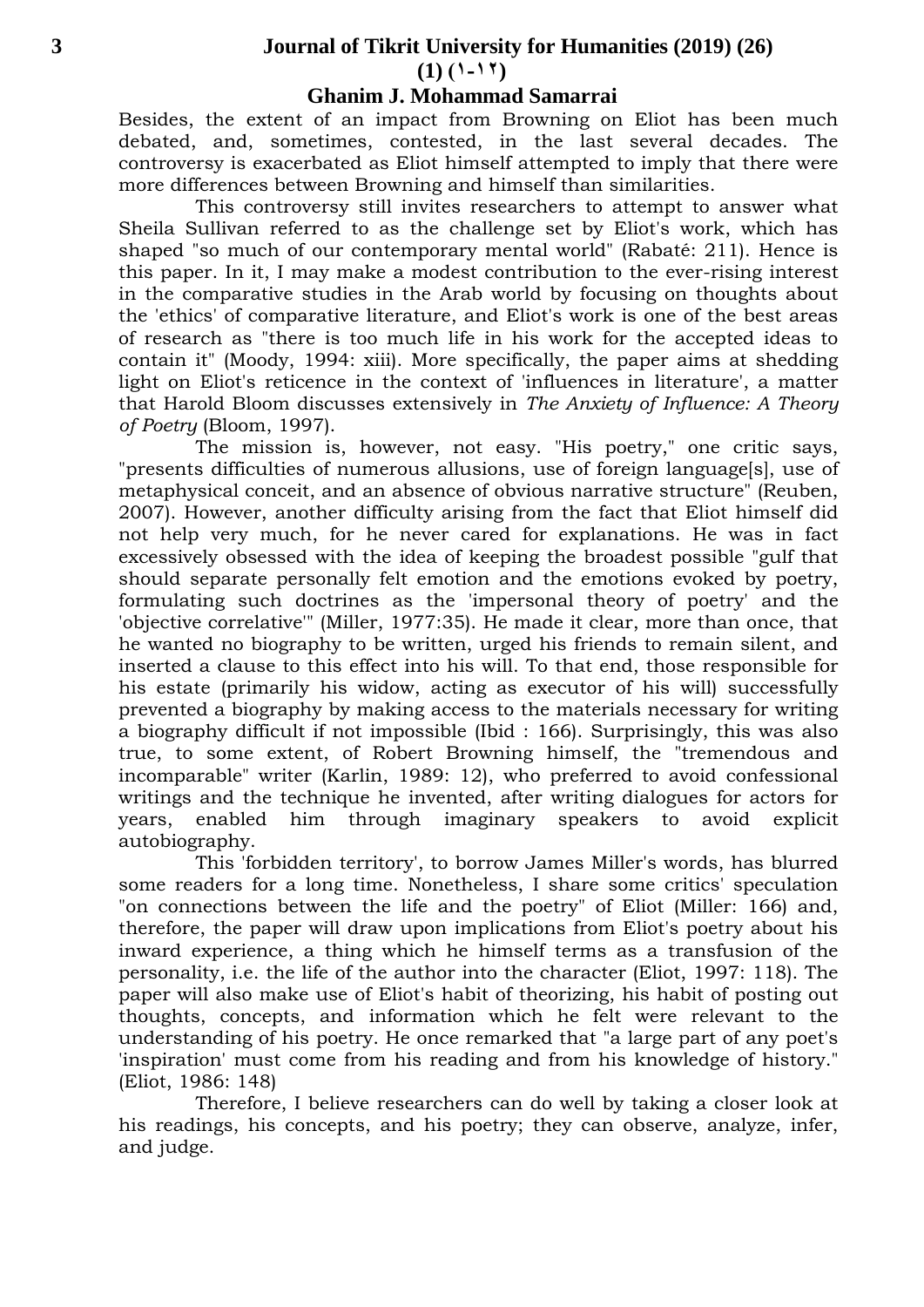## **4 Journal of Tikrit University for Humanities (2019) (26)**   $(1)$   $(1 - 17)$ **Ghanim J. Mohammad Samarrai**

#### **II. Eliot's Early Readings**

When he began writing poetry at an early age, Eliot might well have modelled himself on English poets; he read "[Robert] Browning as part of his school curriculum" (Ackroyd, 1984: 26). However, "the forms of Tennyson and Poe, Browning and Whitman, might have been depicted as struggling for mastery over the eventual direction of the enfant poet" (ibid: 15). In addition, his journey to Paris in September 1910 played a very crucial role in the making of his poetics. There, he studied French literature at the College de France for one year, and attended lectures given, at the College de France, by the French philosopher Henri Bergson, who talked of instinctive consciousness and the breaking down of orderly thought into a stream of disconnected impressions. Bergson's influence was very strong on Eliot, who was temporarily converted to Bergson's philosophical interest in the progressive evolution of consciousness. He was also deeply impressed by Jules Laforgue's use of the persona and the dramatic monologue in his poems of alienation. But when he returned to Harvard for his doctoral studies (1911-14) he was attracted more to the philosophy of Bergson's neo-idealist critic F.H. Bradley, (Shusterman, 1994: 32) perhaps because – mostly – it dealt with the relationship of the subjective consciousness with the objective world. Very important in this regard is that Eliot "produced a searching philosophical critique of the psychology of consciousness," (Bush, 1999) which strengthened his resort to the dramatic monologue technique.

Noticeably, Eliot attributes his greatest debt to French poets, especially the most influential Laforgue, "more than to any one poet in any language" (Eliot, 1992: 25).

 Therefore, it has not been an easy job for some critics to decisively recognize the subtle influence, and the task is made more difficult when the issue of Eliot's acknowledgement of debt comes to the frontline of the debate.

Nevertheless, Matthiessen, as an example, says that writers of the literary history of the twentieth century would definitely find out that "Eliot's development of the dramatic soliloquy, a form that has been called 'the most flexible and characteristic genre of English verse, ' cannot be divorced from the impetus furnished by Browning's *Men and Women* (1855) and *Dramatis Personae* (1864)" (Matthiessen, 1969: 73). Ezra Pound**,** Eliot's 'master'**,**  emphatically states that the author of *Portrait of a Lady* and *The Love Song of J. Alfred Prufrock* was a successor to Browning (Eliot, 1954: 419-20). In these two poems (and in other poems, especially *La Figlia Che Piange*, *Preludes*, and *Rhapsody on a Windy Night*), Eliot has "some of the robustness of Robert Browning" (Bush: 2). Besides, Robert Langbaum, on his part, observes that:

> The dramatic monologue is proportionately as important in Eliot's work as in Browning's, Eliot having contributed more to the development of the form than any poet has since Browning (1986: 71).

And though critics observed that "interest in the dramatic monologue began to decline" at the end of the nineteenth century, modernist poets, such as Ezra Pound and T. S. Eliot "were nevertheless influenced by the monologues of Robert Browning, admiring both Browning's use of the rhythms and language of speech and what they saw as his insights concerning human nature"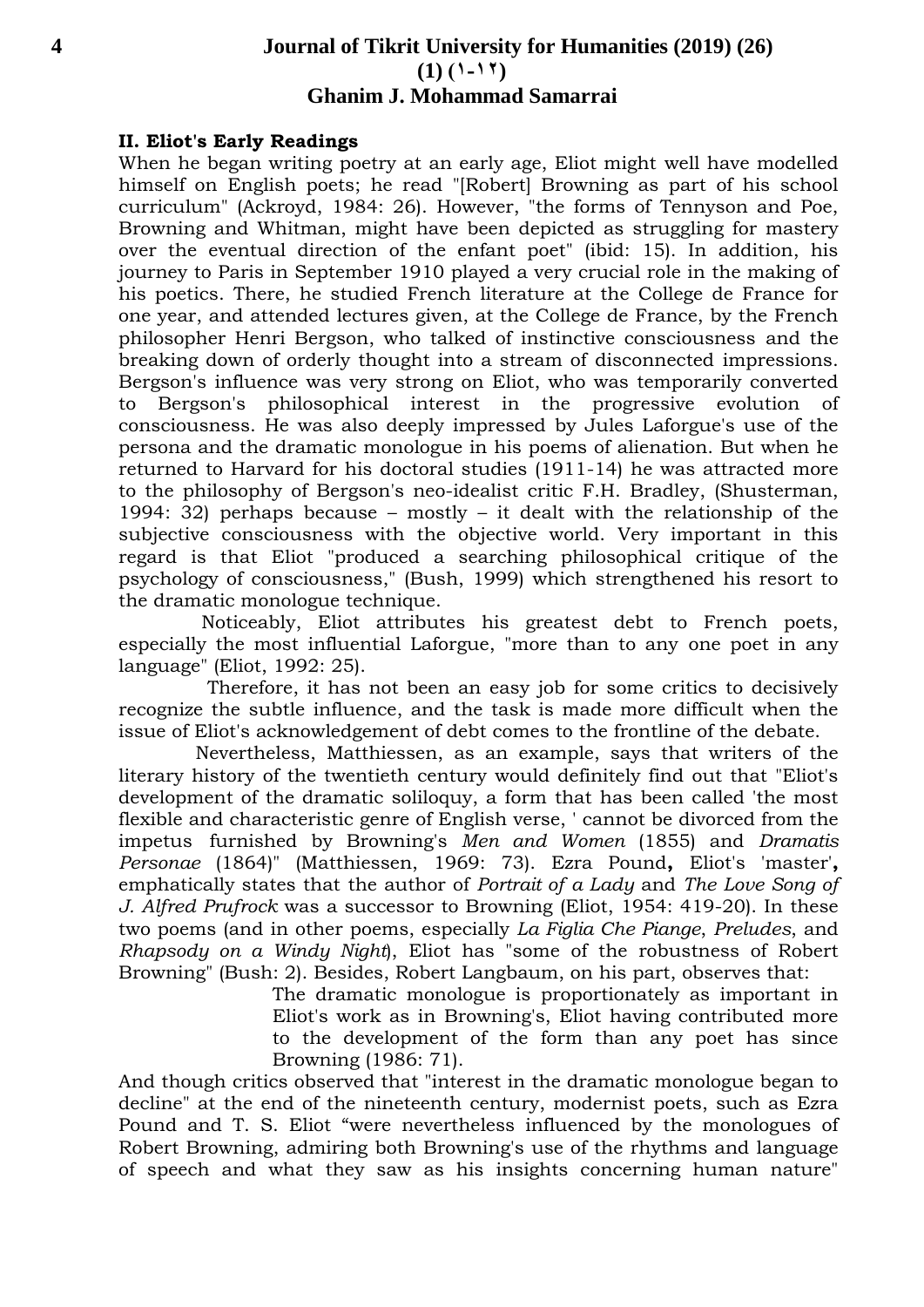### **Ghanim J. Mohammad Samarrai**

(Byron, 2003: 113).

Why then did Eliot not acknowledge his debt to Browning as he did to others?

To answer this question, let us first try to see what it was in Browning that so appealed to Eliot.

#### **III. Browning's Dramatic Monologue**

As a point of departure, I may follow here Glenn Everett's suggestion that the dramatic monologue has three requirements: the reader takes the part of the silent listener, the speaker uses a case-making, argumentative tone, and we, readers, complete the dramatic scene from within by means of inference and imagination (Everret, 2006). This means that a poem must have a speaker and an implied auditor in order to be a dramatic monologue, and that the reader often perceives a gap between what that speaker says and what he or she actually reveals. The reader may take the part of the listener, and this point of view is always available within the form. Indeed, the auditor may appear to be dead, absent, inattentive, or simply an imagined person. As Everett proposes, whether this auditor is present does not matter so long as we find the speaker using the same kind of case-making, argumentative tone. The real listener, the target of the argument, is – to borrow Everett's words - the speaker's "second self". Usually, the tone of the argument tells us that there is a second point of view present, and it is that point of view which we take. It is this strongly rhetorical language that distinguishes the dramatic monologue from the soliloquy, for it shows the speaker arguing with a second self (Langbaum, 1985: 23). We may need to observe here that the listeners in Browning's poems never speak, and when they do, we do not hear their words but as rephrased by the monologist. This is likely because "the dynamics of dialogue differ quite markedly from those of monologue" (Everett, 2006).

Do these technical rules reflect Browning's poetics in Eliot?

As Thomas Hardy remarks, Robert Browning was the literary puzzle of the nineteenth century, a statement that foregrounds the reason why many modern critics saw him as a poet haunted with masks. They believe his poetry departed from the central stylistic tradition in Victorian poetry, which favoured smoothly polished texture, elevated diction and subject matter, and pleasing liquidity of sound; he was fond of a more colloquial and harshly discordant style and odd, unexpected juxtapositions.

The debate about this kind of poetry and about Browning's character was – in the early stages of Modernism – ongoing intensely in London and far from being settled. In addition, when this debate was part of an enthusiastic process for modernizing English poetry, Eliot was there.

#### **IV. Eliot and the Dramatic Monologue**

After a period of active engagement in writing poetry and criticism, Eliot's health deteriorated and he felt that – in order for him to concentrate more - he needed tranquility. At the advice of his specialist, he went in 1921 to Switzerland where he got "well enough to be working on a poem," and that poem – brought back to London in 1922 with great pride - was *The Waste Land*.

This poem and other several major poems are cast in the mould of monologues. Why? Possibly, because masks facilitate presenting different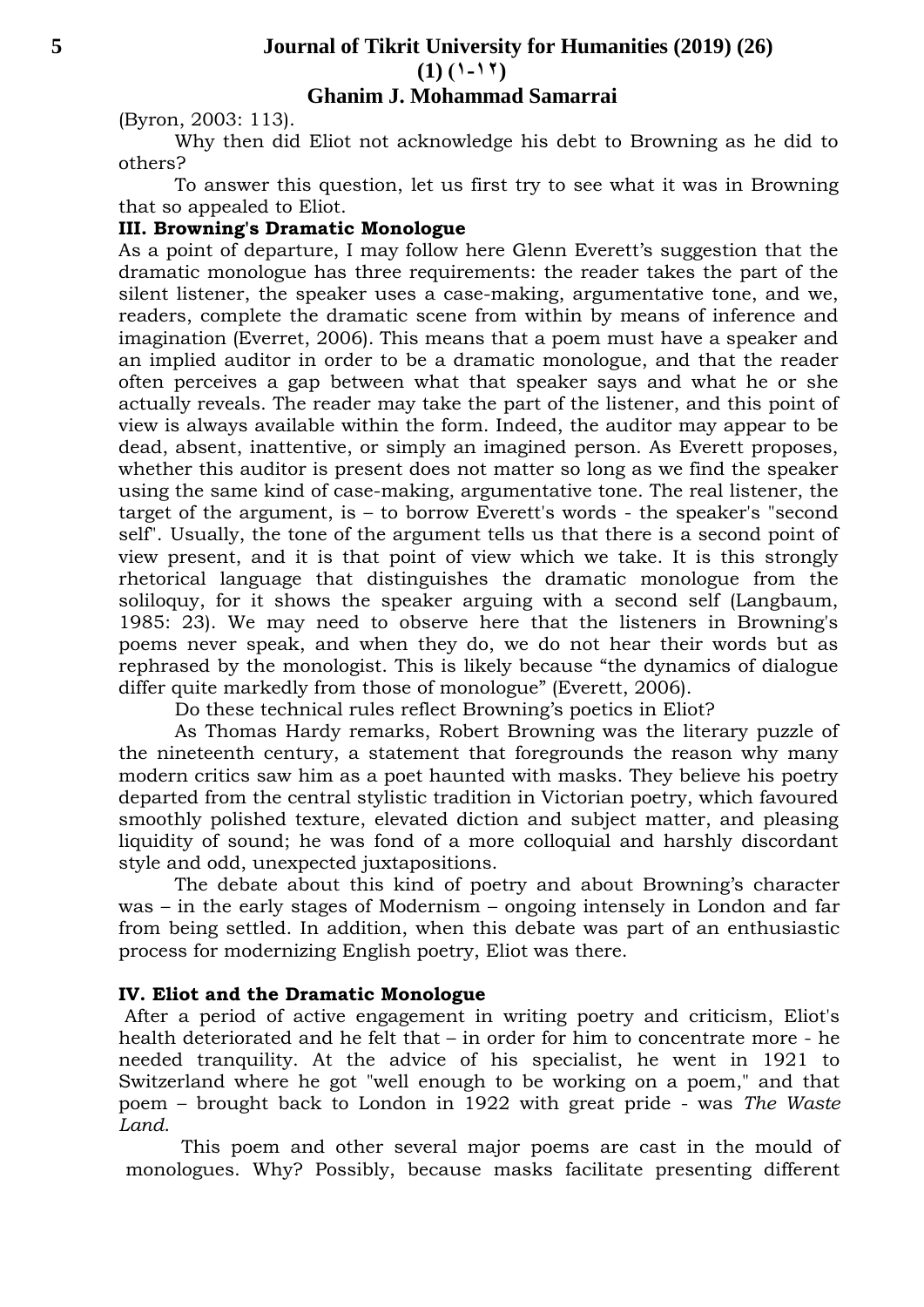# **6 Journal of Tikrit University for Humanities (2019) (26)**

 $(1)$   $(1 - 17)$ 

#### **Ghanim J. Mohammad Samarrai**

characters who speak in the first person. The presence of the reader as confidant/confidante is frequently hinted at; and along with an unmistakable dramatic quality, there is also sometimes a tone of intimate confession.

How did Eliot's poetry get this feature? Does it appear consistently in the poems Eliot wrote over the years?

I could have suggested that we first examine the critics' accounts of the matter, but it seems that a more tempting choice is ready at hand. Eliot himself, though years after he had established his leading position in modernism, tackled two important things in this context. In a lecture delivered at Cambridge in 1953, he comprehensively spoke of three distinct voices of poetry and of the historical sense. In connection with the voices of poetry, Eliot believes that the first is the voice of the poet talking to himself or to nobody; the second is the voice of the poet addressing an audience; and the third is the voice of the poet when be attempts to create a dramatic character in verse. (Eliot, 1973: 89) By doing this, Eliot recognizes Browning's special contribution to a "new voice" in poetry. In the same lecture, Eliot acknowledges that there is an important form of "dramatic" verse other than that designed for the stage and in this type of verse Browning excels (Ibid: 100). He further indicates that Browning's dramatic method pointed in the direction of modern poetry. This is a clear 'confession' that should not be overlooked; Eliot's modernistic buildup might have substantially taken Browning's dramatic feature as a major point of departure, especially as he focuses in *Tradition and the Individual Talent* on the relation of a poem to its author, and in this connection uses the phrase "impersonal theory" of poetry and art.

In fact, Eliot had very frequently discussed the relation between the poet and his personae. He was especially concerned with the distinction between the poet's emotions and the emotions of the characters he presents. "Poetry," he believes, "is not the expression of personality, but an escape from personality" as no writer can "produce great art by a deliberate attempt to express his personality" (Eliot, 1999: 21). With this statement, Eliot once again confesses – though very subtly – that emotion has its place in a poem, though it is not directly expressed. Then he emphatically admits that "what every poet starts from is his own emotions" (Ibid: 22), though not his personal emotions. In doing this, he prepares the mind to accept a sort of objectification, which later becomes one of the basic devices in his modernistic approach, i.e. the objective correlative. "The only way of expressing emotion in the form of art, says Eliot, "is by finding an 'objective correlative.' In other words, it is a set of objects, a situation, a chain of events which shall be the formula of that particular emotion; such that when the external facts, which must terminate in sensory experience, are given, the emotion is immediately evoked" (Ibid: 145). In this sense, the poem builds upon the psychic structure of the poet's feeling, and consequently, the whole life of the author is transformed into his work. "The creation of a work of art, we will say the creation of a character in a drama, consists in the transfusion of the personality, or, in a deeper sense, the life, of the author into the character." Moreover, since the process is one of transfusion, then a poet, any poet, can express his/her feelings as much through a dramatic, as through a lyrical form.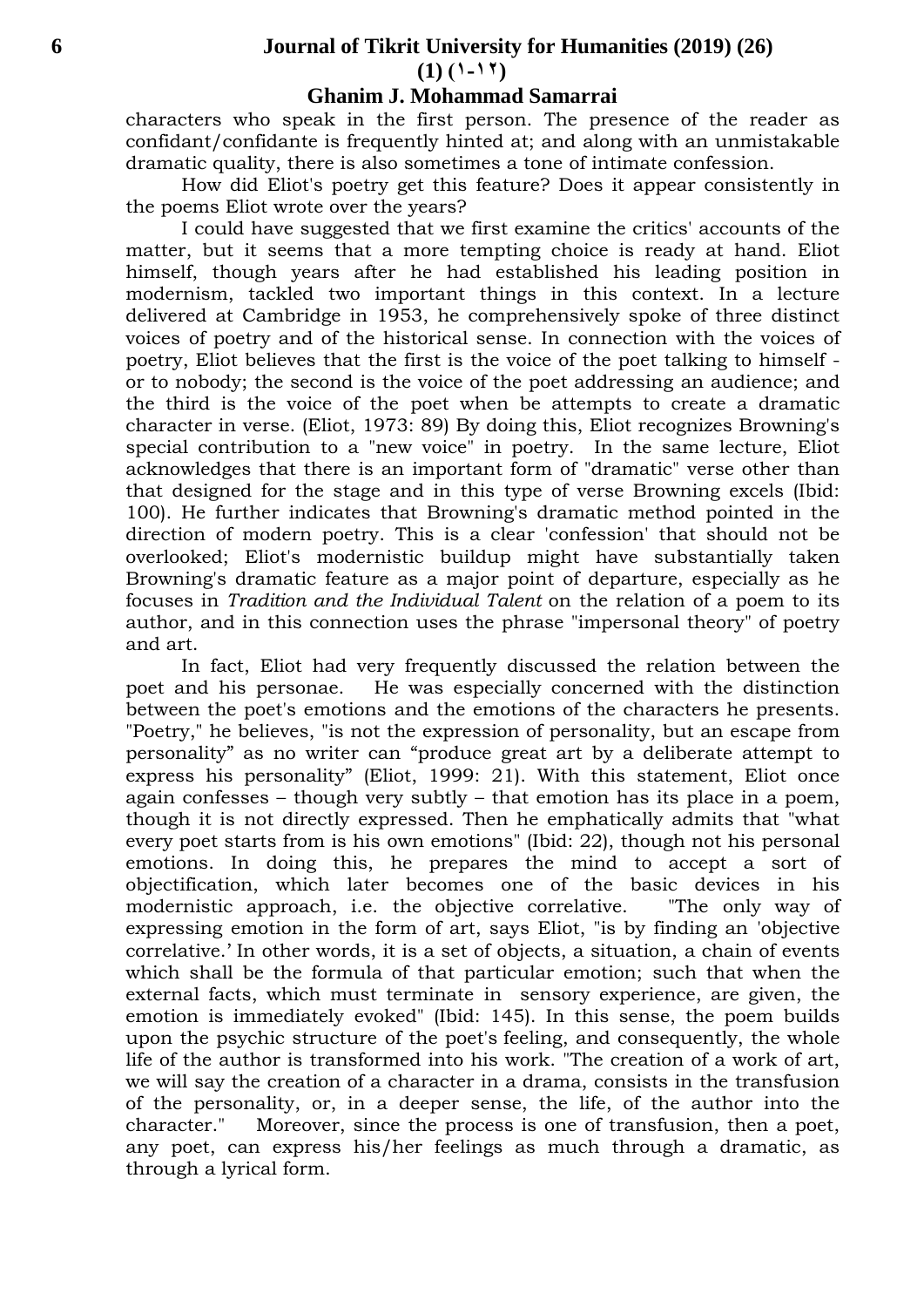$(1)$   $(1 - 17)$ 

## **Ghanim J. Mohammad Samarrai**

## **V. Areas of Differences**

Comparing Eliot's theories about the poet's personal experience and the need for dramatic poetry to what we received form Browning's tradition makes it obvious that there are various differences between the two men's poetic styles. With regard to the exterior form, Browning's dramatic monologue relies on an observable pattern of narrative sequence, which presents a sort of logical and systematic exposition of the subject matter of the poem. If this had helped Browning hold his handling of his themes smoothly and guaranteed that readers received them properly, Eliot's approach then may have gone beyond it and developed a more advanced strategy. In his dramatic monologues, the formal progression relies on complex allusions, intense images and abrupt juxtapositions, and he tries to hold them together by virtue of other complementary devices that the modernistic trends made available for him or devices that he himself skillfully developed.

The second difference is related to the auditor. In Browning's dramatic monologues, the auditor is very clearly present, and the reader's awareness of this other mind leads to a sense of the actuality of the external world. However, in Eliot's monologues, the main virtue lies in the degree of internality they project. They introduce the reader directly into the psyche of the persona, so that we can perceive the significant self. In the form of the interior monologue, which Eliot practiced extensively, no auditor is assumed, and this device makes for unique levels of depth, and of shocking actuality.

The two men also differ in their use of allusions. In Browning's dramatic monologues, any implicit messages sent to readers are easily decoded because the words the characters speak have, almost always, conspicuous indications of their time and place and circumstances. Indirect allusions are usually recognized by the footnotes he provided to his poems.

With Eliot, it is a well-known fact that he, too, provided notes, as is the case with his famous footnotes to *The Waste Land*. However, his allusions are not merely indications of the speaker's knowledge; they reflect the speaker's emotions in images. One has only to pick up one of these myriad literary allusions to see how Eliot makes it work; they are in fact not ambiguous or confused, but they have – in fact – far reaching bearings. The task of interpreting their implications is absolutely that of the reader. Take, for example, *The Love Song of J. Alfred Prufrock*. In it, there are plenty of allusions. We read, for instance, lines from Dante's *Inferno*, references to Andrew Marvell's *To His Coy Mistress*, a title from Hesiod, a phrase from *Twelfth Night*, an allusion to John the Baptist, a quotation from Chaucer, and a reference to Hamlet. All of these incongruous elements are woven into the poem in such a manner as to invest the speaker's monologue with unusual depth and richness, perhaps, "in order to ruffle his readers" (Longenbach: 177-8).

The fourth difference lies in the way the two poets make their characterization. In Browning's monologues, personas are usually sketched as independent, individual characters, and each poem has its own dimensions. This is usually true of his poetry where a gradual buildup of a character outside one single poem is infrequent and perhaps a rarity. With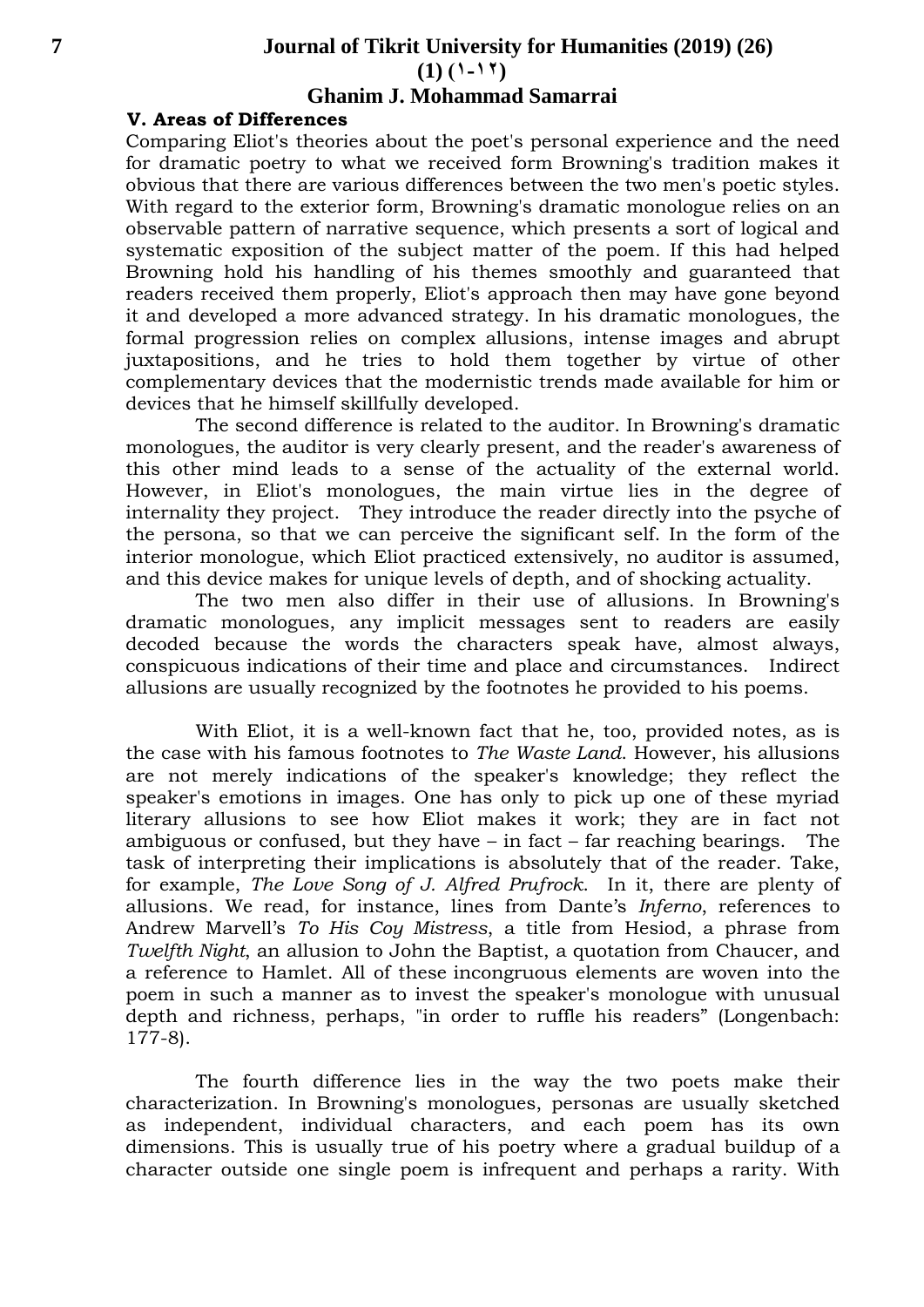#### **8 Journal of Tikrit University for Humanities (2019) (26)**

 $(1)$   $(1 - 17)$ 

#### **Ghanim J. Mohammad Samarrai**

Eliot, the contrary is noticeable. In many of his poems, characters are related to each other in a way that may contribute to making a unified emotional entity. Sometimes, Eliot introduces different characters through whom he renders the same themes and conveys them via the same images.

#### **VI. The Similarities**

Nonetheless, those differences – though remarkably essential – do not conceal the fact that the two poets are similar in several aspects. With Browning, the dramatic monologue "offer some of the most remarkable character sketches in Victorian literature – chances for characters to step forward and tell their stories, to represent themselves in words," and to "display an endlessly dynamic process of subjectivity in discourse" (Peltason, 1999: 315 and 361).

Exactly along the concepts of this context, Eliot's dramatic monologues have different characters and a range of different voices that do not allow the reader to identify the speaker with the poet. The use of masks, as Carter and McRae indicate, allows Eliot – as is the case with Browning – to "explore the human soul without the soul-searching being too directly personal" (Carter and McRae, 1997: 325). This is a strategy that distances Eliot from the subjective style, which is so important for him in his endeavour to keep – as I mentioned earlier – the broadest possible gap between Eliot the person and Eliot the poet. However, this endeavour has not always been successful. His poems, *Journey of the Magi* and *A Song for Simeon*, have "exercises in Browningesque dramatic Monologues," and speak to his desire "to exchange the symbolic fluidity of the psychological lyric for a more traditional dramatic form" (Bush, 2007).

If these two poems have clear Browningesque touches, they are not the only examples. In *The Love Song of J. Alfred Prufrock*, the very first line, "Let us go then, you and I," sound entirely Browningesque: Eliot sets out, as it is conspicuously observable, to work out patterns similar to those which Browning uses in his dramatic monologues, "with time, place, and revealing situation conscientiously set forth through the character's speech (Schneider, 1975: 24).

A second Browningesque feature is obvious in *Portrait of a Lady*, where we have three successive scenes: the form and progression of the poem appear to be well adapted to the dramatic situation and the exposition of the dramatic conflict. The poem involves a kind of mask or disguise to project a point of view, as the poet feels he "must borrow every changing shape / To find expression ..."

He also does a similar thing in *The Hollow Men*, as he wants to "… wear / Such deliberate disguises", a matter which immediately calls to the mind Robert Browning's use of the *Dramatic Personae*.

In *The Waste Land*, the speaker expresses himself through many masks, which compose a sort of multiple dramatic monologue, or a series of related monologues. Each of them reveals separate aspects of the sterility theme, and each of which is meant to cohere, the poet tells us in his notes, to the vision of Tiresias, "the most important personage in the poem, uniting all the rest" (Eliot, 1922). The characters of the poem are placed in a context of all time. They present both "the misery of daily routine and the terror of emptiness as part of a larger horror" (Gish, 1981: 3). Moreover, there are different conceptions of time in this poem. We have time as succession, an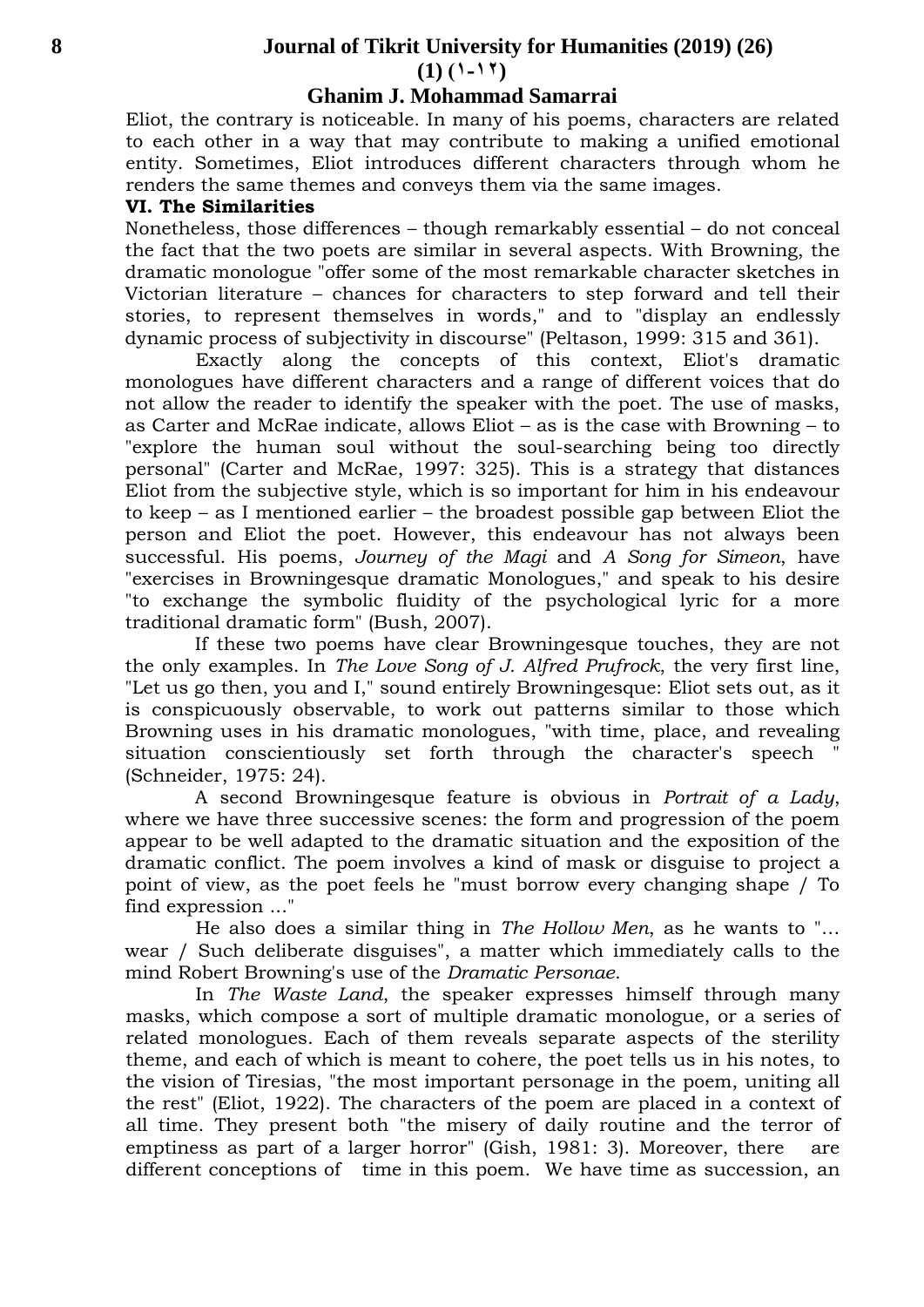$(1)$   $(1 - 17)$ 

## **Ghanim J. Mohammad Samarrai**

endless flow without conclusion. He takes up the form of the dramatic monologue, and reassembles it to suit his own epic purpose. In spite of his modifications, we do not find a radical alteration of the form: the structure of *The Waste Land* cannot be fully understood without reference to the conventions of the dramatic monologue.

#### **VII. Conclusion**

Although Eliot's preference for dramatic monologue was consistent with his poetic theories, it is obvious that he took up the form that gave him the avenue into modernism. In this context, therefore, we could understand that he made changes, and he made new inroads in the technique. Nevertheless, this is a quite different story: it is true that he did not use the dramatic monologue in the precise manner of Browning, but at the end, he only made variations on the form he inherited from his predecessors so that it would suit his own poetic vision. Besides, the alteration is not radical, for Browning's tradition is visible throughout his early poetry, which constitutes an attempt to objectify thought and feeling. It is to this purpose that he puts on, especially in his early poems, an ironic mask or attitude, expressing a mood, or feeling, often by dramatic means.

Moreover, Eliot has talked of impersonality and the use of "objective correlatives": the dramatic monologue, because it is a means of adopting a mask, is a successful vehicle for objectification. Eliot has deplored the "dissociation of sensibility" in modern culture: the dramatic monologue, by virtue of being a form capable of focusing on idiosyncrasy, provided him with a means of dealing with a conflict of a neurotic victim of modern culture like Prufrock. Various techniques and concepts, which appealed to Eliot – precision of language, the particular perspective, the stream-of-consciousness technique, and the inner workings of the individual mind – could all be absorbed within the framework of the dramatic monologue. This is exactly what Eliot proceeded to do in his early poetry, and in his hands, the dramatic monologue became a live and vital form. Nonetheless, his monologues have added much to the tradition inherited from those of Browning's.

Eliot said that Prufrock was in part a man of about forty and in part himself (Gordon, 1977: 45). Besides, as he uses the notion of the split personality, it is interesting to observe that the demarcation between fiction and autobiography fits neatly along the lines of Prufrock's divided self. Eliot more obviously identifies with Prufrock's other self: the prophet obliged to articulate what he alone knows, the solitary thinker who wishes to ask an "overwhelming question" even as he wishes to establish rapport with a lady at a late afternoon tea-party.

To conclude, I may suggest that one cannot rule out the fact that, in his later poetry, Eliot tried to transcend the Browninesque conventions. He made, for example, major variations, at the forefront of which is the development of the interior monologue, the significance of which lies in the introduction of the reader directly and without authorial intervention into the psyche of his persona (Bolgan, 1973: 96). He also made another significant variation, which is reflected, in his use of the interior monologue in a form nearer to the stream-of-consciousness technique. By so doing, he extended the possibilities of the dramatic monologue in that the pattern is established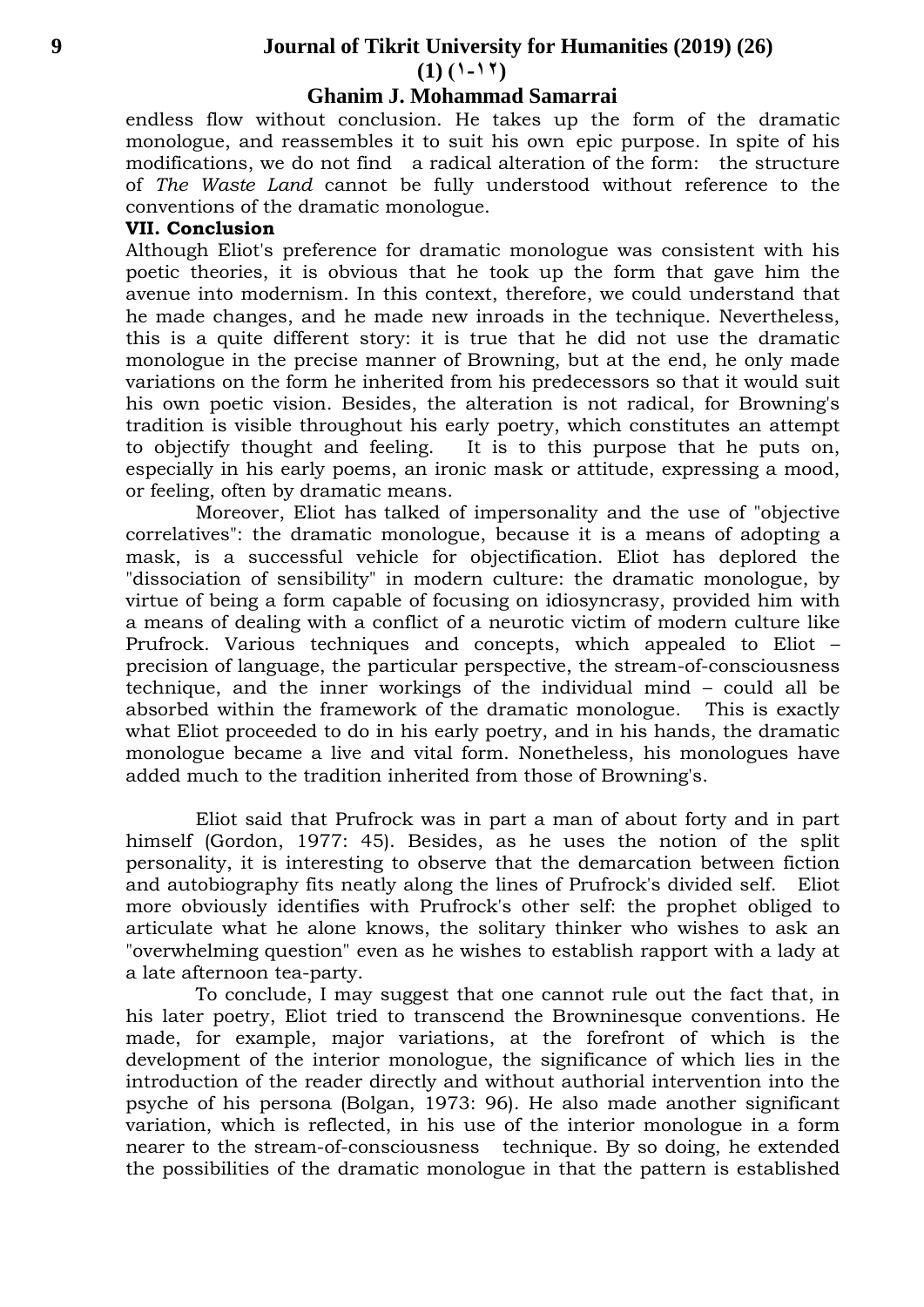## **10 Journal of Tikrit University for Humanities (2019) (26)**   $(1)$   $(1 - 17)$

## **Ghanim J. Mohammad Samarrai**

by what goes on within the mind rather than by the exterior events. Based upon this, it can be stated that, after his major poems in which he invested the dramatic monologue, Eliot no longer needed the technique. Nevertheless, I may state here – yet in stronger terms – that this is true only because he successfully experimented in the form.

## Works Cited

Ackroyd, Peter. *T. S. Eliot*. London: Hamish Hamilton Limited, 1984.

Bell, Arthur H. and Bernard D. N. Grebanier. *English Literature: 1800 to 1900*. USA: Barron's Educational Series, Inc., 1994.

Bloom, Harold. *The Anxiety of Influence: A Theory of Poetry*. USA: Oxford University Press Inc., 1997.

Bolgan, Ann C. "The Philosophy of F. H. Bradely and the Mind and Art of T. S. Eliot: An Introduction," in Rosenbaum, S. P. (ed.) *English Literature and British Philosphy*, Chicago: University of Chicago Press, 1971.

\_\_\_\_\_\_\_\_\_\_\_\_. *What the Thunder Really Said: a retrospective essay on the making of The Waste Land*. Montreal: McGill-Queen's University Press, 1973.

Bush, Ronald. *T. S. Eliot's Life and Career*. 25/3/200 [http://www.english.uiuc.edu/maps/poets/a\\_f/eliot/life.htm 23/1/2007](http://www.english.uiuc.edu/maps/poets/a_f/eliot/life.htm%2023/1/2007) , taken from Garraty, John A. and Mark .C. Carnes (eds.) *American National Biography*. New york: Oxford University Press, 1999.

Byron, Glennis. *Dramatic Monologue*. London and New York: Routledge,2003.

Carter, Ronald and John McRae. *The Routledge History of Literature in English*. London and New York: Routledge, 1997.

Eliot, T. S. (1922) Notes to *The Waste Land*.<http://eliotswasteland.tripod.com/> 18/2/2007.

\_\_\_\_\_\_\_\_\_\_\_\_. (ed.) *Literary Essays of Ezra Pound*, London: Faber and Faber, 1954.

\_\_\_\_\_\_\_\_\_\_\_\_. *On Poetry and Poets*. London: Faber and Faber, 1973.

\_\_\_\_\_\_\_\_\_\_\_\_. *Notes Towards the Definition of Culture*, London: Faber & Faber, 1973.

\_\_\_\_\_\_\_\_\_\_\_\_. "The Use of Poetry and the Use of Criticism," *Studies in the Relation of Criticism to Poetry in England*. Harvard: Harvard University Press, 1986.

\_\_\_\_\_\_\_\_\_\_\_\_. *To Criticise the Critic and Other Writings*. London: Faber and Faber Ltd, 1992.

\_\_\_\_\_\_\_\_\_\_\_\_. *The Sacred Wood: Essays on Poetry and Criticism*. London: Faber and Faber, 1997.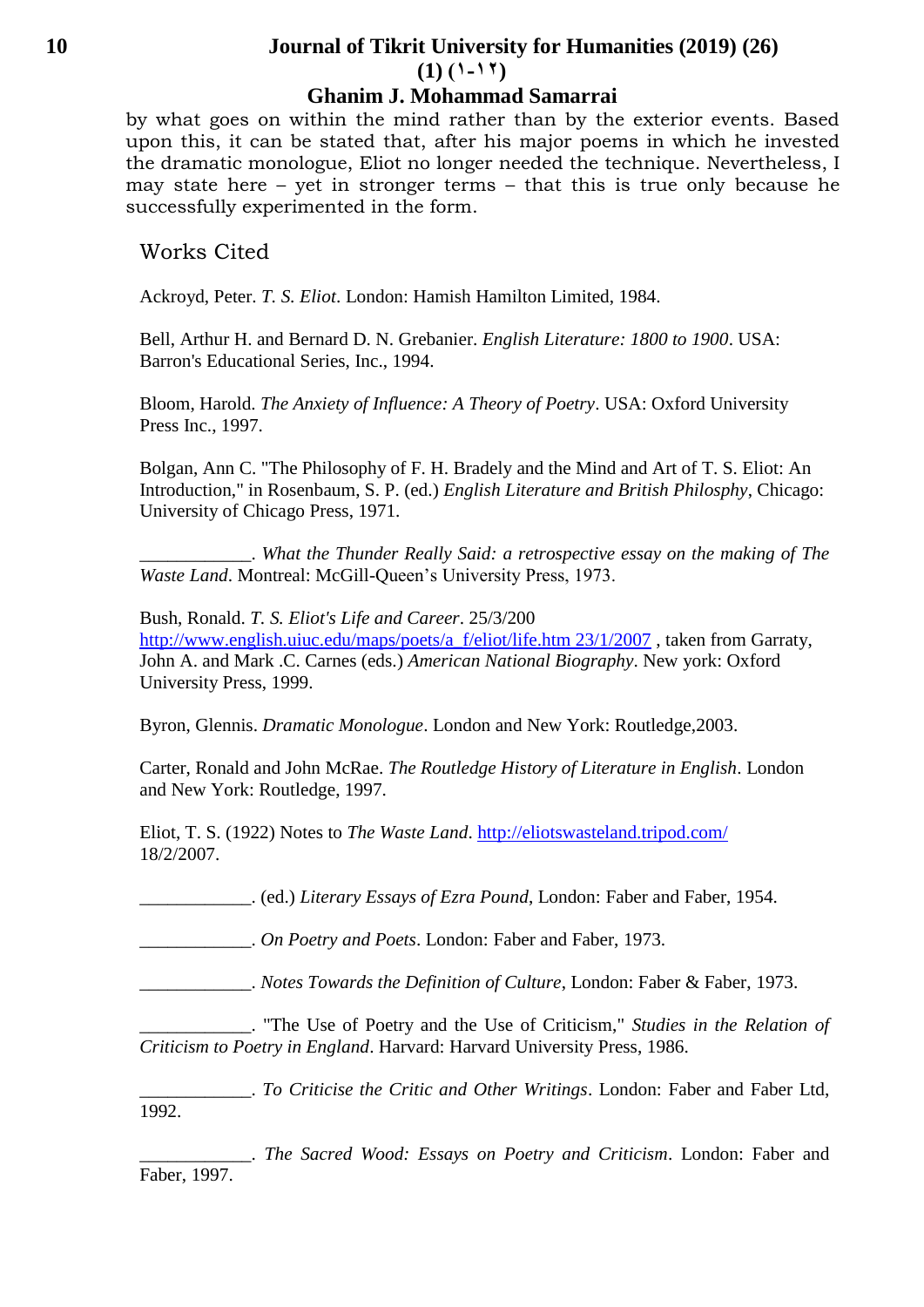## **11 Journal of Tikrit University for Humanities (2019) (26)**   $(1)$   $(1 - 17)$ **Ghanim J. Mohammad Samarrai**

\_\_\_\_\_\_\_\_\_\_\_\_. *Selected Essays*. London: Faber and Faber, 1999, p. 21.

Eliot, Valerie (ed.) *The Waste Land: A Facsimile & Transcript of the Original Drafts*. London: Harcourt, 1971.

Everett, Glenn. (2002). "Three Defining Characteristics of Browning's Dramatic Monologues." Victorian Web.<http://landow.stg.brown.edu/victorian/rb/dm1.html> .

Freed, Lewis. *The Critic as Philosopher*, LaSalle: Purdue University Press, 1979.

Gish, Nancy K. *Time in the Poetry of T. S. Eliot: a Study in the Structure and Theme*. London: Macmillan, 1981.

Gordon, Lyndall. *Eliot's Early Years*. Oxford & New york: Oxford university Press, 1977.

Hermerén, Goran. *Influence in Art and Literature*. Princeton: Princeton University Press, 1975.

Karlin, Daniel (ed.). *Robert Browning*. London: Penguin Books, 1989.

Landow, George P. (2001). "Dramatic Monologues: An Introduction." Victorian Web. [http://landow.stg.brown.edu/victorian/rb/dm1.html.](http://landow.stg.brown.edu/victorian/rb/dm1.html)

Langbaum, Robert. "The Dramatic Monologue: Sympathy versus Judgement," in Bloom, Harold (ed.) (1985) *Robert Browning: Modern Critical Views*. N.Y.: Chelsea House Publishers.

\_\_\_\_\_\_\_\_\_\_\_\_\_\_. *The Poetry of Experience: The Dramatic Monologue in Modern Literary Tradition*. Middlesex: Penguin University Book, 1986.

Longenbach, James. "Mature poets steal: Eliot's allusive practice," in A. David

Matthiessen, Francis. O. *The Achievement of T. S. Eliot: An Essay on the Nature of Poetry*. Oxford: Oxford University Press, 1969.

Miller, James E. *T. S. Eliot's Personal Waste Land*. Pennsylvania: Pennsylvania State University Press, 1977.

Moody (ed.). *The Cambridge Companion to T. S. Eliot*, NY: Cambridge University Press, 1994.

Peltason, Timothy. "Life Writing." In Tucker, Herbert F. (ed.), *A Companian to Victorian Literature and Culture*, London: Blackwell Publishers Ltd., 1999.

Rabaté, Jean-Michel. "Tradition and T. S. Eliot," in Moody, A. David (ed.), *The Cambridge Companion to T. S. Eliot*, London: Cambridge University Press, 1994.

Reuben, Paul P. *Perspectives in American Literature*, 18/01/2007 <http://web.csustan.edu/english/reuben/pal/chap7/eliot.html> , 23/01/2007